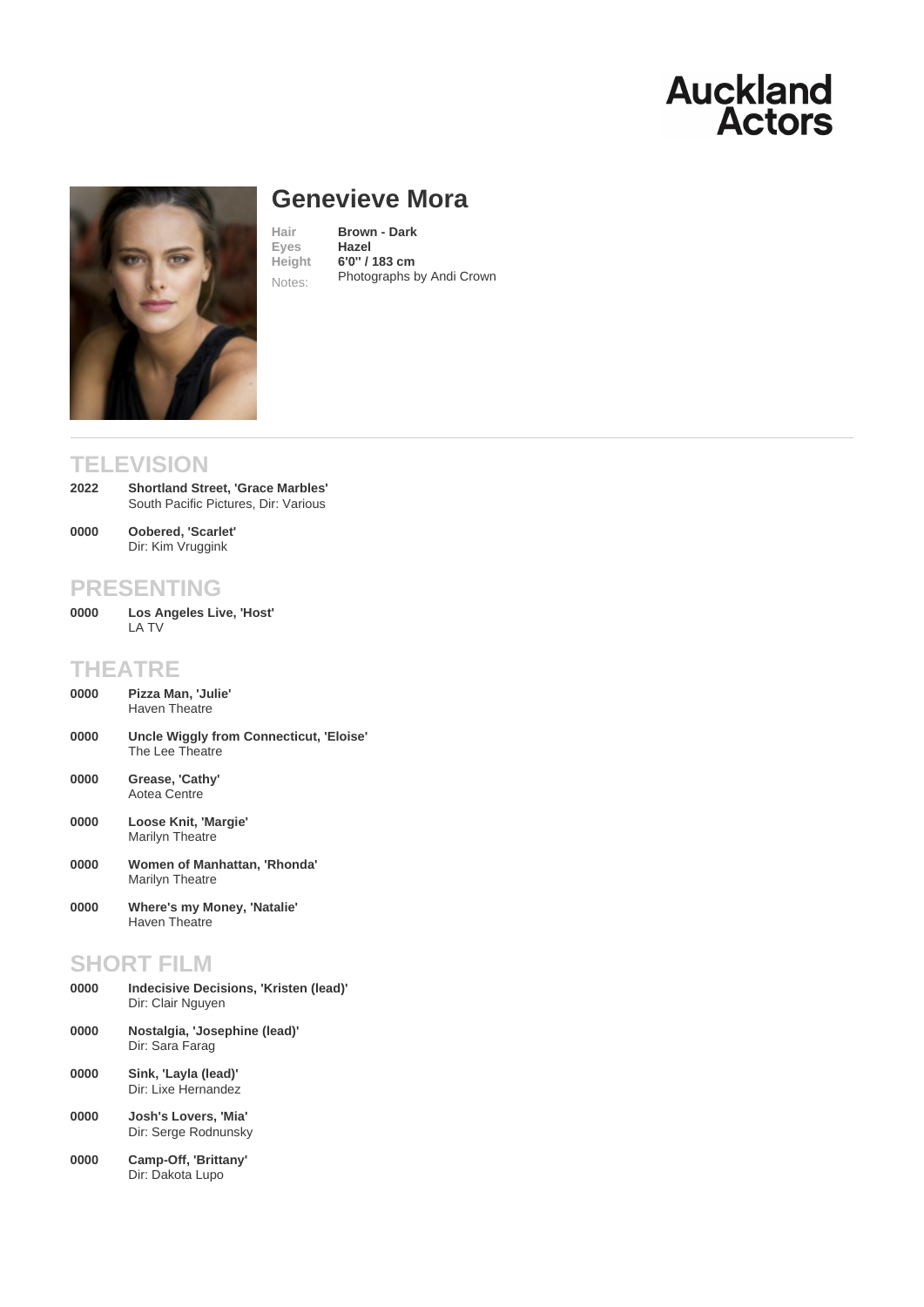#### **WEB SERIES**

**2020 Sui Generis**

#### **TELEVISION COMMERCIALS**

| <b>TELEVISION COMMERCIALS</b> |                                                                                             |
|-------------------------------|---------------------------------------------------------------------------------------------|
| 2020                          | <b>Kiwibank</b><br>NZ, 8 weeks                                                              |
| 2019                          | <b>Tourism NZ</b><br><b>WW</b>                                                              |
| 2018                          | <b>KFC</b><br>NZ, 6 Weeks                                                                   |
| 2017                          | Holden<br>NZ, 12 months                                                                     |
| 2015                          | Air NZ                                                                                      |
| <b>TRAINING</b>               |                                                                                             |
| $17 - 18$                     | <b>Meisner Technique</b><br>with Michael Saccente                                           |
| 0000                          | <b>Audition Technique, Margie Haber Intensive</b><br>Lee Strasberg Theatre & Film Institute |
| 0000                          | Improv<br>with Carlos Colunga & Todd Bjurstrom                                              |
| 0000                          | <b>On-Camera Commercial</b><br>with Todd Bjurstrom                                          |
| 0000                          | <b>Scene Study</b><br>with Dig Wayne & Ilia Volok                                           |
| 0000                          | <b>Cold Reading</b><br>with Phil Brock                                                      |
| 0000                          | Voice<br>with Andrea Odinov-Fuller                                                          |
| 0000                          | <b>Movement</b><br>with Leah Zhang                                                          |
| 0000                          | Combat<br>with Cody Davis                                                                   |
|                               |                                                                                             |

**Screen Acting** with Rene Naufahu, David Salsa, Sasha Krane **0000**

**Script Analysis** with Sasha Krane **0000**

### **SKILLS**

- **Basketball**
- Dancer
- **Ballet Dancer**
- **Jazz Dancing**
- **Fishing**
- **Hockey Kayaking**
- **Netball**
- Swimming
- Tennis
- Yoga

p. **+64 9 376 5233** f. **+64 9 376 0136**

**PO Box 56 460 Dominion Road Auckland 1446 New Zealand**